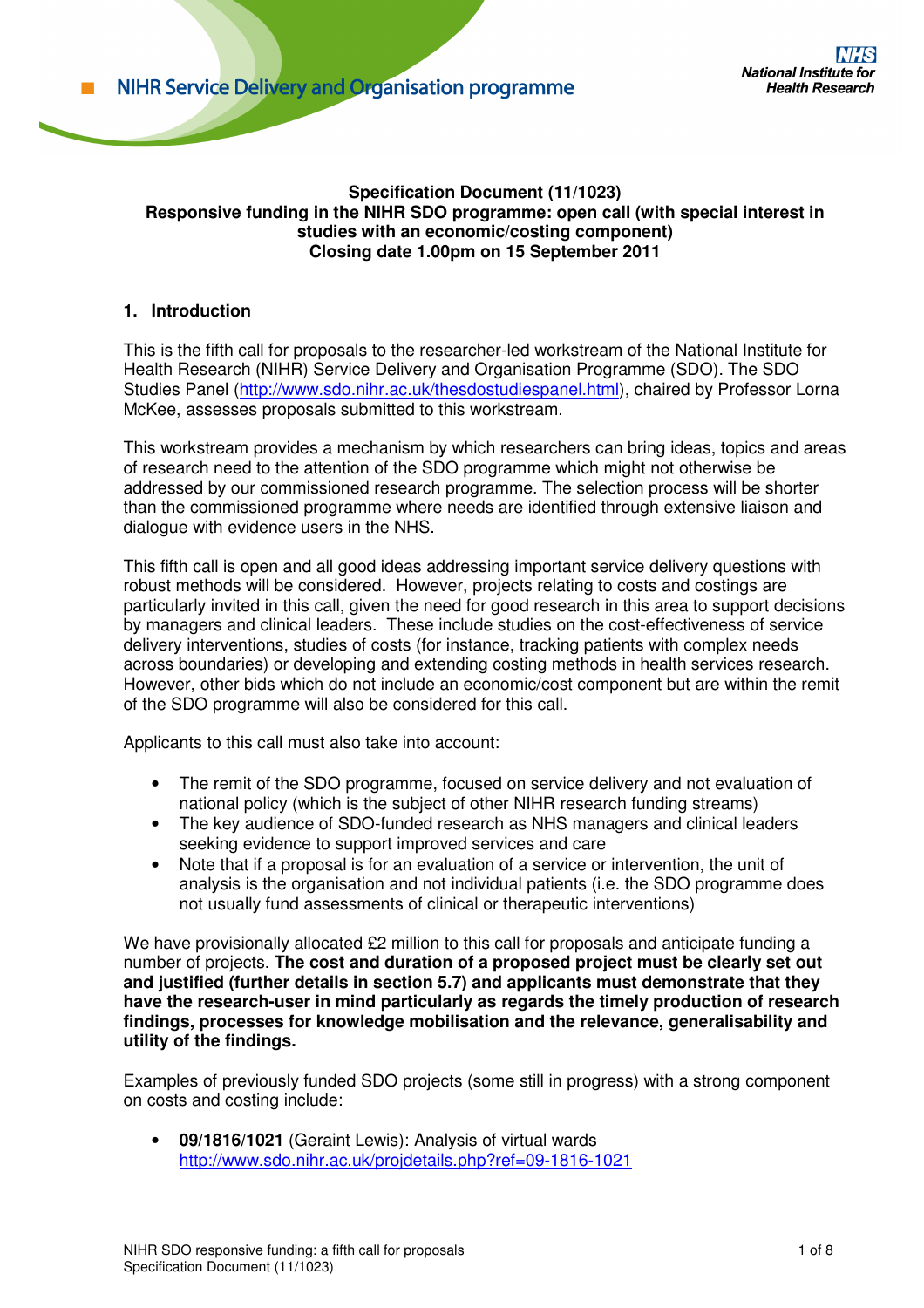- **09/10001/37** (Alastair Pickering): Review of clinical effectiveness and cost-effectiveness of triage versus direct transfer in urgent care http://www.sdo.nihr.ac.uk/projdetails.php?ref=09-1001-37
- **10/1009/09 (**Naomi Fulop): Comparing two models of stroke care (including an economic component) http://www.sdo.nihr.ac.uk/projdetails.php?ref=10-1009-09#

All proposals submitted to this responsive funding stream will be assessed in the same way as those submitted to the two other workstreams in the SDO programme; firstly for importance of the research question to the needs of the NHS, secondly for scientific quality. More details of this process are given in section 7. Researchers are advised that unless a proposal fits the criteria of this call **and** reflects the broad objectives of the SDO programme addressing the primary audiences for SDO commissioned research as detailed below, it will not be considered. In addition, proposals will be judged for their competitiveness<sup>1</sup>.

Proposals which have been submitted elsewhere and have failed to be funded can be considered but researchers must give full details. Applicants also need to clarify whether their proposal is currently under consideration by another research funder or another NIHR programme. If so, applicants are asked to contact NETSCC-SDO.

## **2. The SDO programme objectives**

The NIHR Service Delivery and Organisation programme is funded by the NIHR, with contributions from NISCHR in Wales. Researchers from Scotland and Northern Ireland should contact NETSCC to discuss their eligibility to apply.

The NIHR SDO Programme improves health outcomes for people by:

- Commissioning research and producing research evidence that improves practice in relation to the organisation and delivery of health care, and
- Building research capability and capacity amongst those who manage, organise and deliver services – improving their understanding of the research literature and how to use research evidence.

The primary audience for the research which the SDO programme commissions, is decision makers in the NHS in England and Wales – particularly managers and leaders in NHS organisations. We focus our research commissioning on topics and areas where we think research evidence can make a significant contribution to improving decision making, and so to improving the organisation and delivery of healthcare to patients.

Further information on the SDO programme, including a list of past, current and recently commissioned projects, can be found on the SDO website: www.sdo.nihr.ac.uk.

### **3. Background to this call**

 $\overline{a}$ 

Responsive funding programmes can be a positive way of identifying neglected areas of research, enhancing underdeveloped methods or supporting researchers wishing to build a related body of evidence in key areas. They are useful for stimulating research in important but

<sup>&</sup>lt;sup>1</sup> '**Non-Competitive**' means that a proposal is not of a sufficiently high standard to be taken forward for further assessment in comparison with other proposals received and funded by the SDO programme because it has little or no realistic prospect of funding. This may be because of scientific quality, cost, scale/duration, or the makeup of the project team.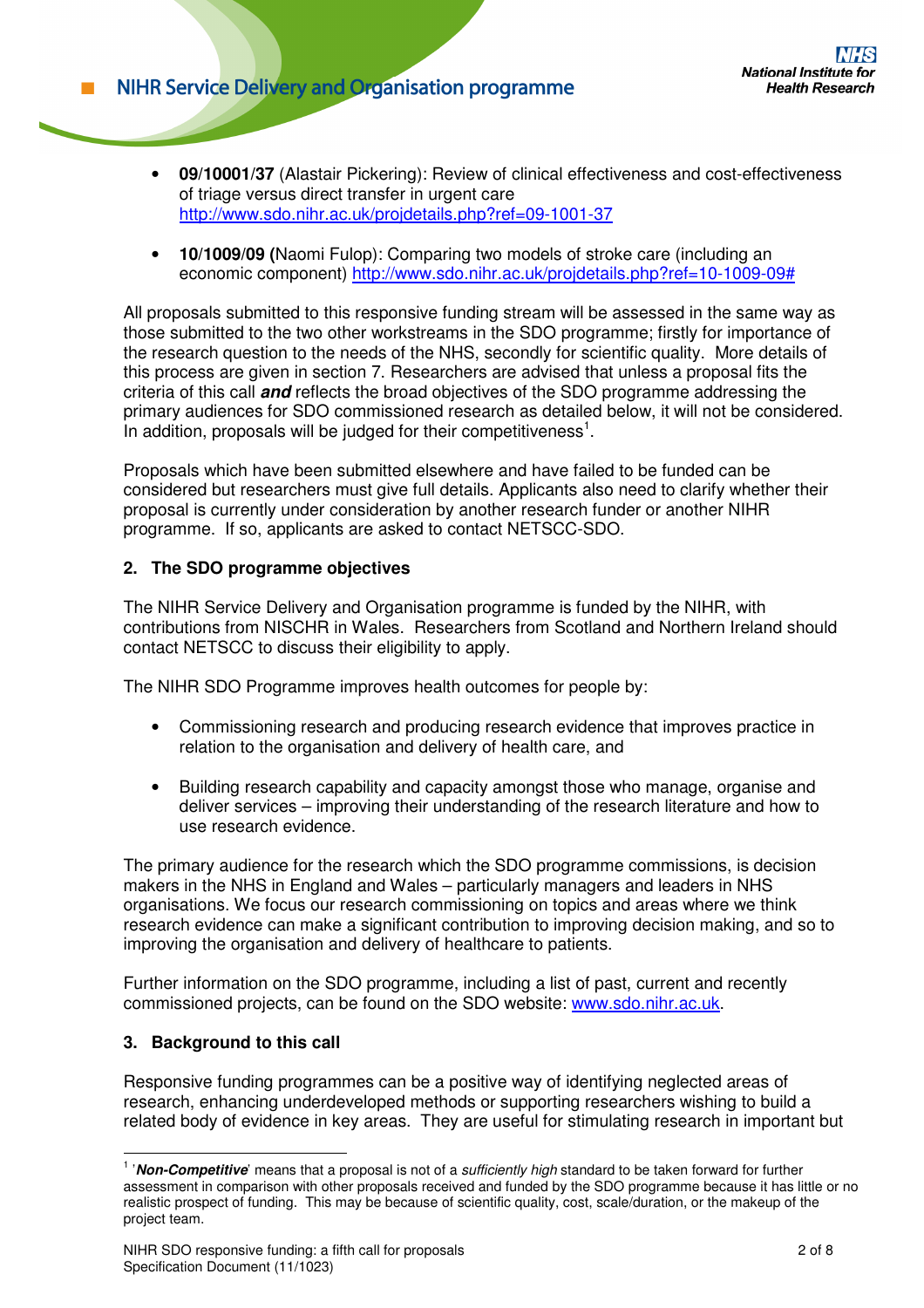less high profile areas of health need and they allow the research community to bring new ideas, novel methods and topics to the forefront. We hope to stimulate some innovative approaches through this responsive mechanism in terms of topics; methods; research teams; and stronger collaborations /partnerships between researchers and the service. .

We wish to avoid some of the common problems associated with responsive mode funding such as a high volume of heterogeneous and poorly constructed proposals and a low success rate for researchers – both of which represent a poor use of resources for the research funder and the research community. The Panel will therefore put an emphasis on the need in the NHS for the research, scientific rigour and quality, fit with SDO criteria and alignment with the mission of the SDO programme. The use of a two stage process with an outline submission will in part help to ensure the coherence and quality of those bids chosen to advance to full proposal stage.

## **4. This call for proposals**

NHS managers are facing unprecedented challenges in realising savings of £20 billion over the next four years while maintaining quality of service. Evidence is not always available to support managers in difficult decisions on disinvestment or adapting services to increase productivity and efficiencies. Many research studies lack good quality costing or cost-effectiveness data, or have limited generalisability to the wider service (Jefferson 2002). Over 11,000 economic evaluations are now registered in the NHS Economic Evaluations Database (www.crd.york.ac.uk), but most are focused on clinical interventions or technologies (Soares 2008). Limited emphasis has been placed on assessing the cost-effectiveness of models of care delivery. Recent calls for the SDO programme have produced only a few studies with an economic or costing component, or studies where the focus on costs or cost-effectiveness is minimal.

This call is open and all studies which meet the criteria of addressing important service questions and being of sufficient scientific quality are welcome. However, in this call we are particularly interested in studies which contribute to the evidence on costs and costings, given the deficiencies in the current evidence base as outlined above. Studies may include empirical cost-effectiveness studies – for instance, comparing services or evaluating new organisational methods for achieving cash-releasing savings. Other applicants may apply economic theories or models to healthcare, as has been done for instance in applying queue theory to bed management in hospitals. There may be scope to apply new techniques from business and economic disciplines not yet used in health.

Another fruitful area may be methodological work to test and develop tools that others can use – for instance, costing measures when tracking patients across care pathways or benchmarking tools for comparing efficiency or productivity of clinical units. This methodological work may also include a synthesis or guide on the appropriateness of different methods of economic analysis when evaluating health services – which form of cost-effectiveness methods are most appropriate and how managers can use these to make decisions. Cost-utility techniques are the methods of choice for most clinical cost-effectiveness studies (NICE 2008), but there may be circumstances when other methods can and should be used when comparing different service type interventions.

This call has been kept deliberately broad, but we would like to fund novel and high-quality proposals which will strengthen the evidence base on cost and cost-effectiveness of service delivery interventions.

Note that this call is distinct from a recent call for proposals on effective financial management. This included studies to investigate capacity for financial management in the health service and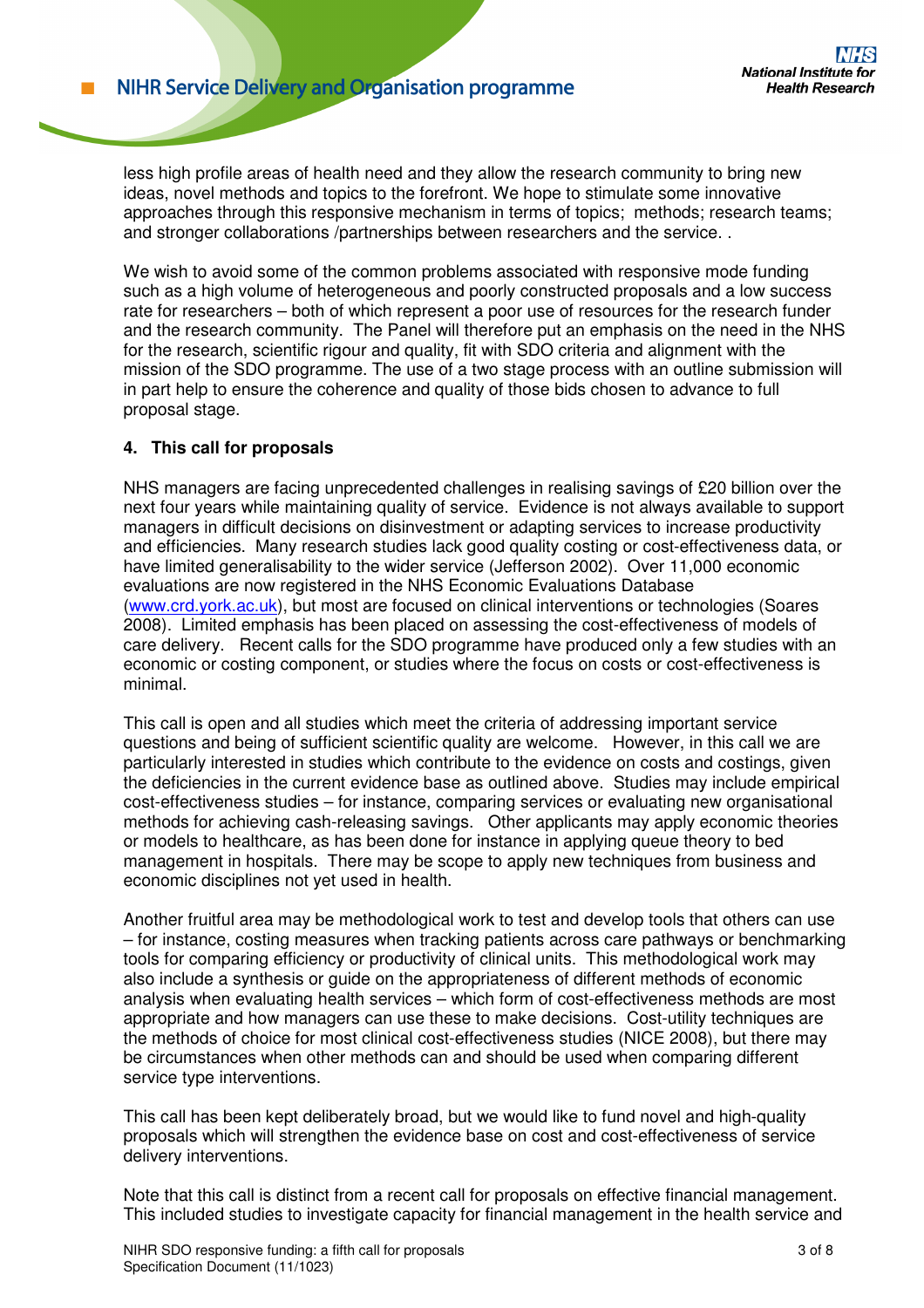evaluate specific organisation interventions, such as service line management. The present call is inviting proposals to add to the evidence base and armoury of tools for assessing the cost-effectiveness of services and delivery models.

## **5. General guidance for applicants**

Our main concern is to commission research which is well designed; will be effectively carried out by the research team; will provide findings which meet the needs of the NIHR SDO programme and the NHS management and leadership community it serves; and will be used to improve health services. With these aims in mind, we offer the following general guidance to applicants. The SDO Panels and Commissioning Board will take account of this guidance when they assess and select proposals.

## **5.1 Research team makeup and expertise**

 Our key concern is that projects should have a research team with the right skills to undertake the research. It is important that the team has the necessary expertise, but is not so large that project management will be difficult. Projects are likely to use a team with significant input from diverse disciplines appropriate to the content and methods of the project. All applicants need to show that they will commit appropriate time and effort to the project, and the use of large teams of applicants with little or no apparent time commitment to the project is discouraged. Full proposals should make it clear what responsibilities and roles will be fulfilled within the project by each team member.

The chief investigator or principal applicant should generally be the person who has contributed most to the intellectual and practical development of the proposal, and who will take lead responsibility for its implementation. This is not necessarily the most senior investigator in the research team. Where the principal applicant has a limited past track record in holding grants, we will look for evidence that they will be supported and mentored by more experienced coapplicants.

### **5.2 NHS management engagement**

Our key concern is that NHS managers should be directly engaged or involved with SDO research projects because this will produce research that is more closely grounded in and reflective of their concerns and makes the subsequent uptake and application of research findings more likely.

We particularly welcome project proposals in which the involvement of at least one NHS manager is clearly evidenced. This could be to enlist an NHS manager as part of the project team as a co-applicant, and to involve them in all stages of the research cycle. Other models of involvement might be: as members of a project advisory/steering group; or as members of an expert user group ; or through letters of senior management support for the research. It must be clearly shown how managers will contribute and the significance of their role to the delivery of the research. Their contribution may be to facilitate or enable research access to organisations, to be directly involved in research fieldwork, to comment on and contribute to emerging findings, and to be involved in knowledge mobilisation (see below). The active involvement of NHS managers will ensure commitment to and support for the research from the NHS organisations involved. Please note the time of NHS manager(s) as co-applicants can be costed into the proposal, as part of the NHS Support Costs.

## **5.3 Gains for the service**

Not all research will individually result in potential savings or direct gains for the service. However it may lead to a better understanding of organisations, systems or services and contribute to that body of knowledge. Where it is appropriate, studies should include a cost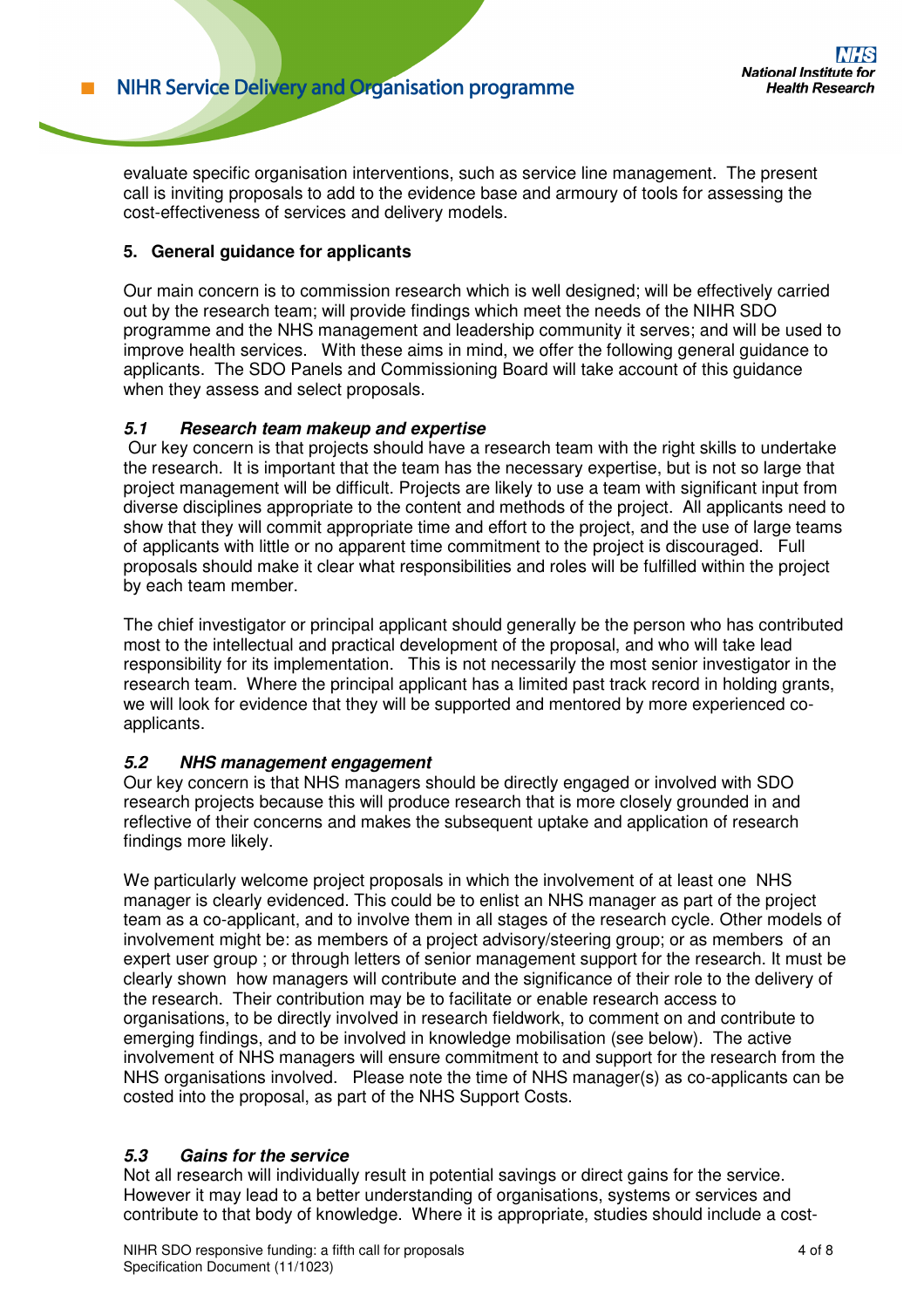effectiveness component with a view to helping managers and service providers make decisions and identify potential for savings. As a publicly funded programme in a time of restraint, researchers should look to demonstrate potential savings and gains for the service, where appropriate. This includes setting out in broad terms the likely impact and implications of this work for the wider service at outline stage.

## **5.4 Research methods**

Our key concern is that the research proposed is well designed, will be well conducted, and will add to knowledge in the area.

Here we highlight some necessary watchpoints derived from past experience. Proposals need to make proper use of relevant theory and of the findings in the existing literature to frame their research questions. Although at outline stage, comprehensive referencing is not required, illustrative sources and indication of the grounding in a body of literature should be given. Theoretical, descriptive evaluations, proposals which appear not to be informed by the existing literature and projects which appear to replicate rather than add to existing research are unlikely to be funded. Research questions need to be very clearly stated and framed – in terms which are sufficiently detailed and specific. This includes a clear description of the intervention which is being assessed and articulating the objectives and aims of the research.

The research methods proposed must be appropriate to the nature of the research question(s) and to the theoretical framework for the project. It is important that the proposal makes a clear link between the research questions and the intended empirical approach and fieldwork, showing what data will be gathered and how it will be used. The approach to data analysis must be clearly explained. The proposal needs to show that the research team has considered and addressed the logistics and practical realities of undertaking the research – gaining ethical and research governance approval, securing access, recruitment, data collection and management, etc. Studies should be realistically costed and timed to take account of these activities.

Researchers should be mindful of the need for broader applicability of findings and the need to draw generalisable conclusions from their findings. Emphasis must be given to the relevance of the outputs for the service as a whole. This may affect the study design – for instance, single case studies are likely to be supported only exceptionally.

The plan of investigation should set out clearly and in some detail the proposed methodology. It should include a Gantt chart or project timetable showing clearly the planned dates of different project phases and of project outputs.

### **5.5 Public involvement**

It is a core concern of the SDO programme that all commissioned projects should pay appropriate attention to the needs and experiences of all relevant stakeholders (including local communities, lay people, service users and patients, carers and minority ethnic communities as well as healthcare practitioners and managers) during the design, execution and communication of the research. Proposed projects should be explicit in describing their arrangements for public and patient involvement and in communicating how the proposed work has potential implications for service delivery that could lead to enhanced public and community engagement. The application includes a section for the non-expert and care should be given to `pitching' the proposal at a lay audience, avoiding jargon and explaining clearly the expected benefits of the research.

### **5.6 Research governance**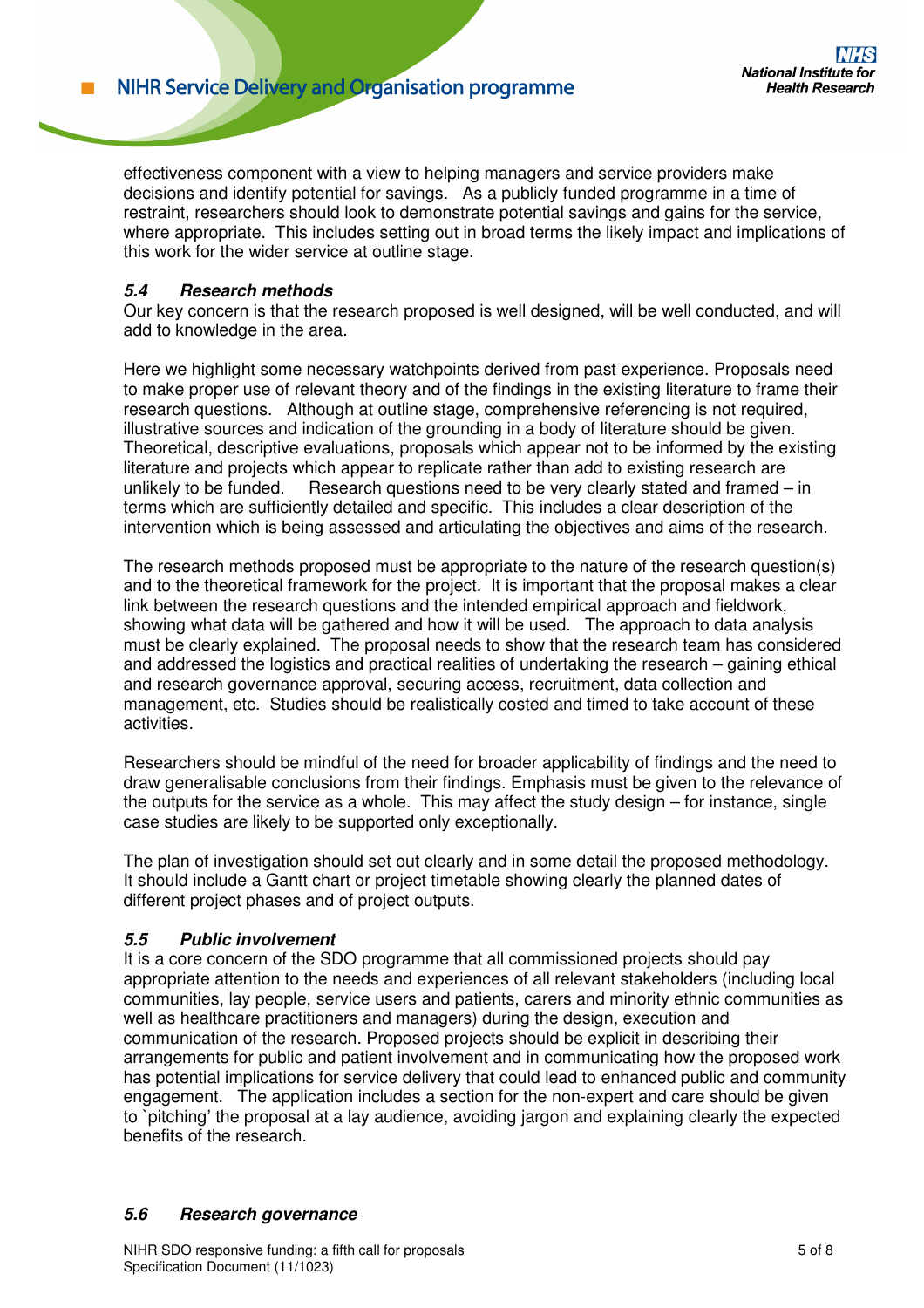Applicants should show that they understand and that their proposal complies with, the Research Governance Framework for the NHS. Successful applicants will be required to provide proof of research ethics committee approval for their project, if it is required, before funding commences. The project plan should take realistic account of the time required to secure ethics and governance approval. Any risks associated with organisational restructuring should be addressed where anticipated and factored into the project design and timelines.

## **5.7 Costs and value for money**

Project costs will be carefully scrutinised and must always be well justified and demonstrate value for money. NIHR programmes currently fund Higher Education Institutions (HEI) at a maximum of 80% of Full Economic Cost (except for equipment over £50,000 – 100%). For non-HEI institutions, NIHR may fund 100% of costs. However, the NIHR SDO programme reserves the right to award a grant for less than this maximum and for less than the amount sought by applicants.

### **6. Research outputs and knowledge mobilisation**

Our key concern is to ensure that projects funded by the SDO programme are designed from the outset to produce useful, timely and relevant research findings which are then welldisseminated and taken up. Involvement of managers at all stages of the research life-cycle process is likely to enhance both relevance and knowledge mobilisation.. Such engagement will is also likely to ensure a focus on varied and diverse outputs aimed at different audiences, especially managerial audiences...

All full proposals submitted to the SDO programme must include a detailed section on research outputs and knowledge mobilisation in the full plan of investigation which is attached to the proposal when it is submitted. We would expect to see that section and the project plan detailing the outputs and knowledge mobilisation activities which are planned across the life of the project, and the resources section of the proposal showing that sufficient resources have been allocated within the project budget to undertake these knowledge mobilisation activities. In general terms, all projects which are longer than 12 months are expected to produce some interim outputs during the life of the project as well as those at the end of the project.

The outputs and knowledge mobilisation activities shown in the project proposal should include some or all of the following:

- A final and full research report detailing all the work undertaken and supporting technical appendices (up to a maximum 50,000 words), an abstract and an executive summary (up to 2000 words). This is a required output. The executive summary must be focused on results/findings and suitable for use separately from the report as a briefing for NHS managers. Care should be given to using appropriate language and tone, so that results are compelling and clear. The report must use the layout template provided. Following scientific peer review and editing/revision, the report will be made available on the SDO programme website. This is a required output from all projects.
- A set of Powerpoint slides (up to 10 maximum) which present the main findings from the research and are designed for use by the research team or others in disseminating the research findings to the NHS. The slides must use the template provided. They will be made available alongside the report on the SDO programme website. This is a required output from all projects.
- Journal papers for appropriate academic peer reviewed journals, designed to ensure the research forms part of the scientific literature and is available to other researchers.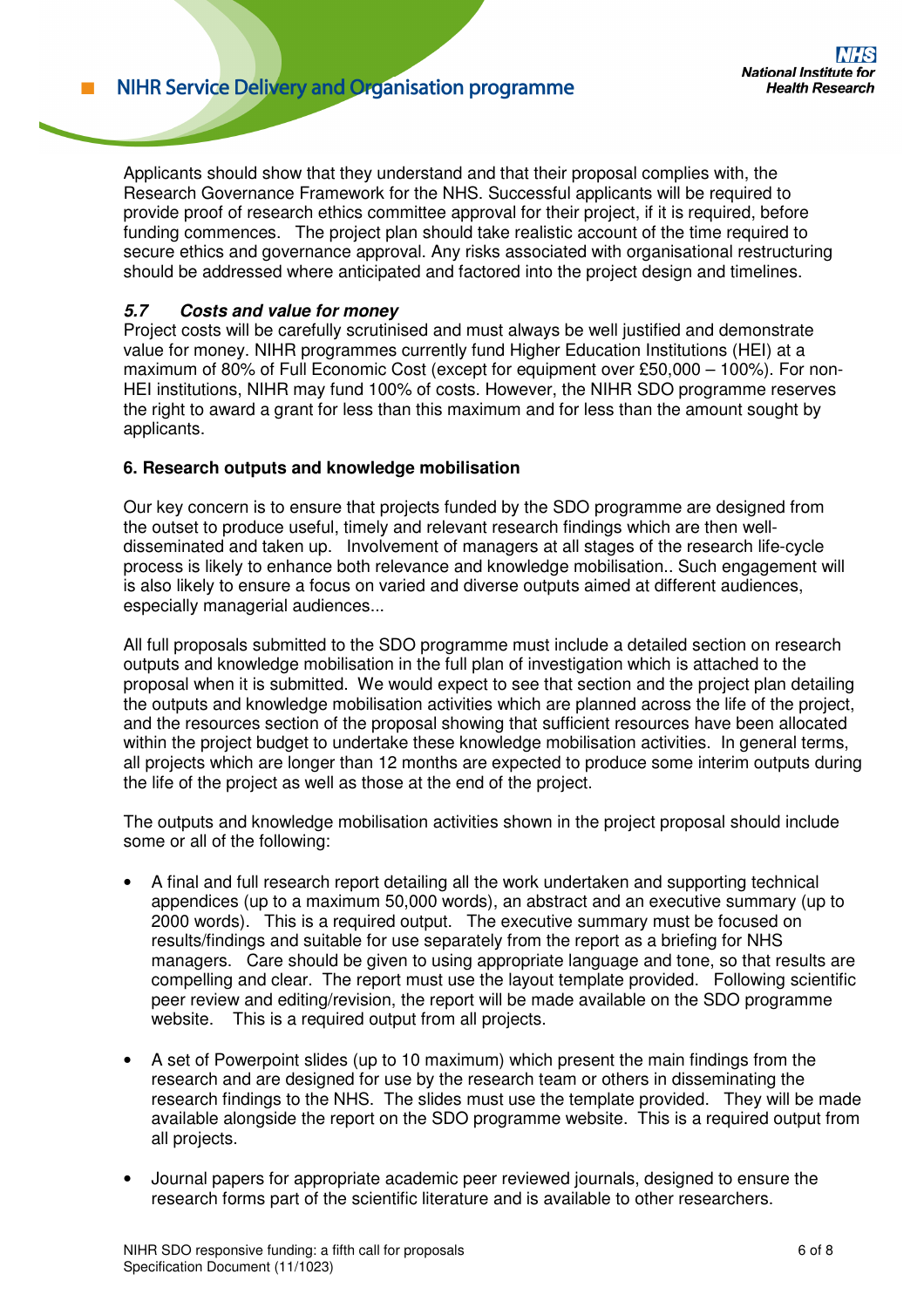- Articles for professional journals which are read by the NHS management community and which will be helpful in raising wider awareness of the research findings.
- Seminars, workshops, conferences or other interactive events at which the research team will present and discuss the research and its findings with NHS managers
- Guidelines, toolkits, measurement instruments or other practical methods or systems designed to enable NHS managers to use the research findings in practice. We are looking for practical, innovative ideas – such as questions arising from the research that nonexecutive directors could raise at Board meetings or similar.

This list is illustrative rather than comprehensive, and we will welcome project proposals which include other forms of output and knowledge mobilisation activities. All projects are encouraged to collaborate in knowledge mobilisation with the SDO Network, which is hosted by the NHS Confederation and exists to enable managers to improve and develop the services they manage by facilitating their access to and use of the latest health services research. (http://www.nhsconfed.org/networks/sdonet/Pages/SDONetwork.aspx).

### **7. Process for proposal selection**

The NIHR Service Delivery and Organisation programme is funded by the NIHR, with contributions from NISCHR in Wales. Researchers from Scotland and Northern Ireland should contact NETSCC to discuss their eligibility to apply.

Whilst we have not set a maximum duration or cost for projects, value for money will be scrutinised and all costs must be justified. Applicants should be aware that changes to costs between outline and full proposal will have to be fully explained, and we therefore encourage applicants to be as realistic as possible when costing their outline proposals. Realistic costs are also very important at commissioning of full proposals as the SDO programme does not normally accept requests for variations to contracts for additional time or funding once projects have been contracted.

Applications for this call will be assessed in two stages. Outline proposals will be sought. Once remit and competitiveness checks have been made, they will then be reviewed by the SDO Studies Panel. The primary criterion against which the Panel assesses outline proposals is that of **NHS need for the research** – in other words, whether the proposed research will be useful to research users in the NHS, and is likely to contribute to improving decision making. It will use four main criteria to make this judgement:

- Relevance of the proposed research to the needs, interests and current and future challenges for the management community in the NHS.
- Likelihood that the proposed research will produce findings which are timely, useful to and capable of application by the management community in the NHS
- Likelihood that the proposed research will promote the greater engagement between the academic research community and the health management community in the NHS, and will encourage development of links between academic institutions and NHS organisations.

Applicants whose proposals are shortlisted will be asked to develop a full proposal for assessment by the SDO Commissioning Board meeting. This board's primary concern is the **quality of the proposed research**. It uses two main criteria to make this judgement: